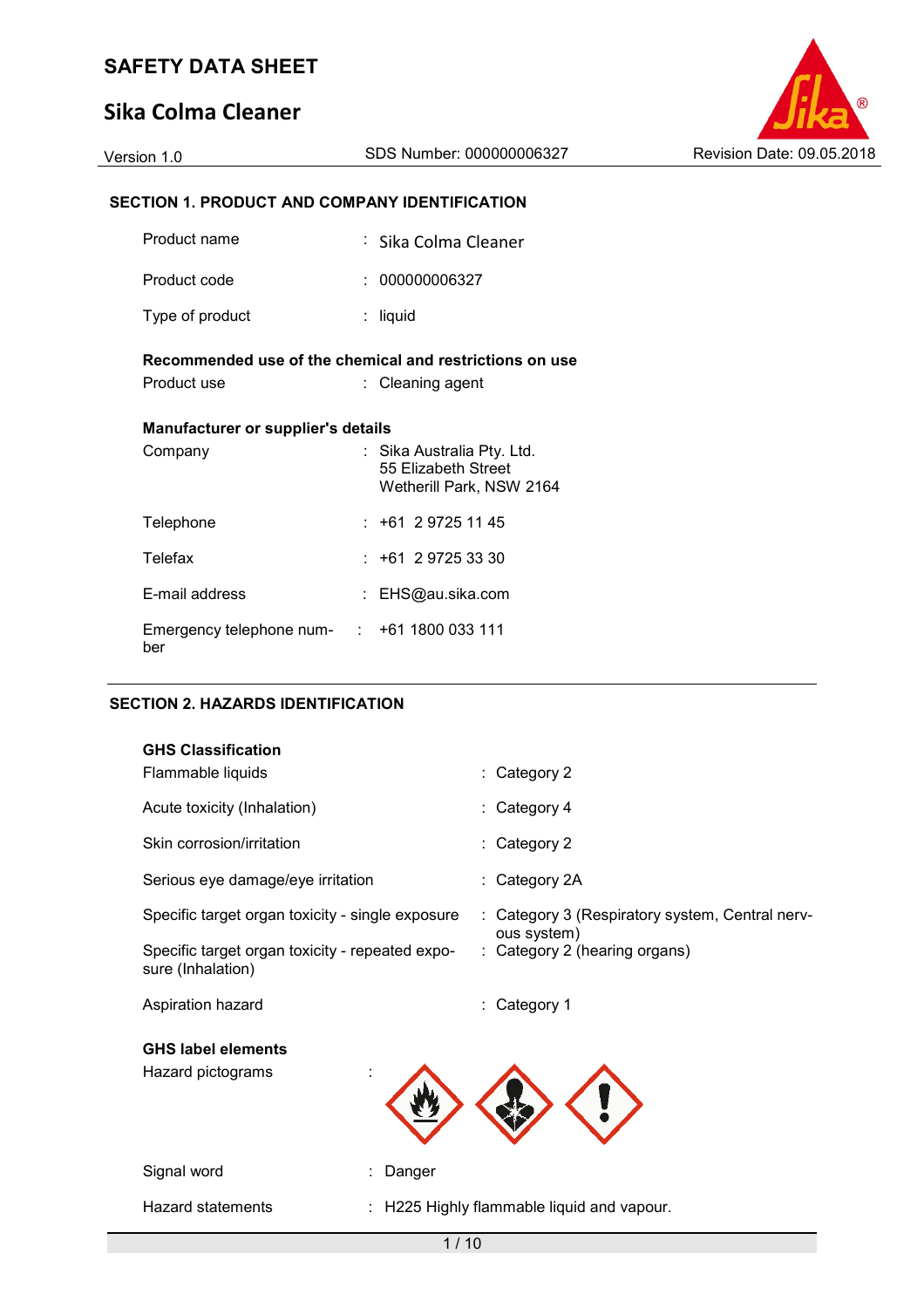# **Sika Colma Cleaner**



| Version 1.0              | SDS Number: 000000006327                                                           | Revision Date: 09.05.2018 |
|--------------------------|------------------------------------------------------------------------------------|---------------------------|
|                          |                                                                                    |                           |
|                          | H304 May be fatal if swallowed and enters airways.<br>H315 Causes skin irritation. |                           |
|                          | H319 Causes serious eye irritation.                                                |                           |
|                          | H332 Harmful if inhaled.                                                           |                           |
|                          | H335 May cause respiratory irritation.                                             |                           |
|                          | H336 May cause drowsiness or dizziness.                                            |                           |
|                          | H373 May cause damage to organs (hearing organs) through                           |                           |
|                          | prolonged or repeated exposure if inhaled.                                         |                           |
| Precautionary statements | <b>Prevention:</b>                                                                 |                           |
|                          | P210 Keep away from heat/sparks/open flames/hot surfaces.                          |                           |
|                          | No smoking.                                                                        |                           |
|                          | P233 Keep container tightly closed.                                                |                           |
|                          | P240 Ground/bond container and receiving equipment.                                |                           |
|                          | P241 Use explosion-proof electrical/ ventilating/ lighting equip-                  |                           |
|                          | ment.                                                                              |                           |
|                          | P242 Use only non-sparking tools.                                                  |                           |
|                          | P243 Take precautionary measures against static discharge.                         |                           |
|                          | P260 Do not breathe dust/ fume/ gas/ mist/ vapours/ spray.                         |                           |
|                          | P264 Wash skin thoroughly after handling.                                          |                           |
|                          | P271 Use only outdoors or in a well-ventilated area.                               |                           |
|                          | P280 Wear protective gloves/ eye protection/ face protection.                      |                           |
|                          | <b>Response:</b>                                                                   |                           |
|                          | P301 + P310 IF SWALLOWED: Immediately call a POISON                                |                           |
|                          | CENTER or doctor/ physician.                                                       |                           |
|                          | P303 + P361 + P353 IF ON SKIN (or hair): Remove/ Take off                          |                           |
|                          | immediately all contaminated clothing. Rinse skin with water/                      |                           |
|                          | shower.                                                                            |                           |
|                          | P304 + P340 + P312 IF INHALED: Remove victim to fresh air                          |                           |
|                          | and keep at rest in a position comfortable for breathing. Call a                   |                           |
|                          | POISON CENTER or doctor/ physician if you feel unwell.                             |                           |
|                          | P305 + P351 + P338 IF IN EYES: Rinse cautiously with water                         |                           |
|                          | for several minutes. Remove contact lenses, if present and                         |                           |
|                          | easy to do. Continue rinsing.                                                      |                           |
|                          | P314 Get medical advice/ attention if you feel unwell.                             |                           |
|                          | P331 Do NOT induce vomiting.                                                       |                           |
|                          | P332 + P313 If skin irritation occurs: Get medical advice/ atten-                  |                           |
|                          | tion.                                                                              |                           |
|                          | P337 + P313 If eye irritation persists: Get medical advice/ at-                    |                           |
|                          | tention.                                                                           |                           |
|                          | P362 Take off contaminated clothing and wash before reuse.                         |                           |
|                          | P370 + P378 In case of fire: Use dry sand, dry chemical or                         |                           |
|                          | alcohol-resistant foam for extinction.                                             |                           |
|                          | Storage:                                                                           |                           |
|                          | P403 + P233 Store in a well-ventilated place. Keep container                       |                           |
|                          | tightly closed.                                                                    |                           |
|                          | P403 + P235 Store in a well-ventilated place. Keep cool.                           |                           |
|                          | P405 Store locked up.                                                              |                           |
|                          | Disposal:                                                                          |                           |
|                          | P501 Dispose of contents/ container to an approved waste                           |                           |
|                          | disposal plant.                                                                    |                           |
|                          |                                                                                    |                           |

**Other hazards which do not result in classification**

None known.

## **SECTION 3. COMPOSITION/INFORMATION ON INGREDIENTS**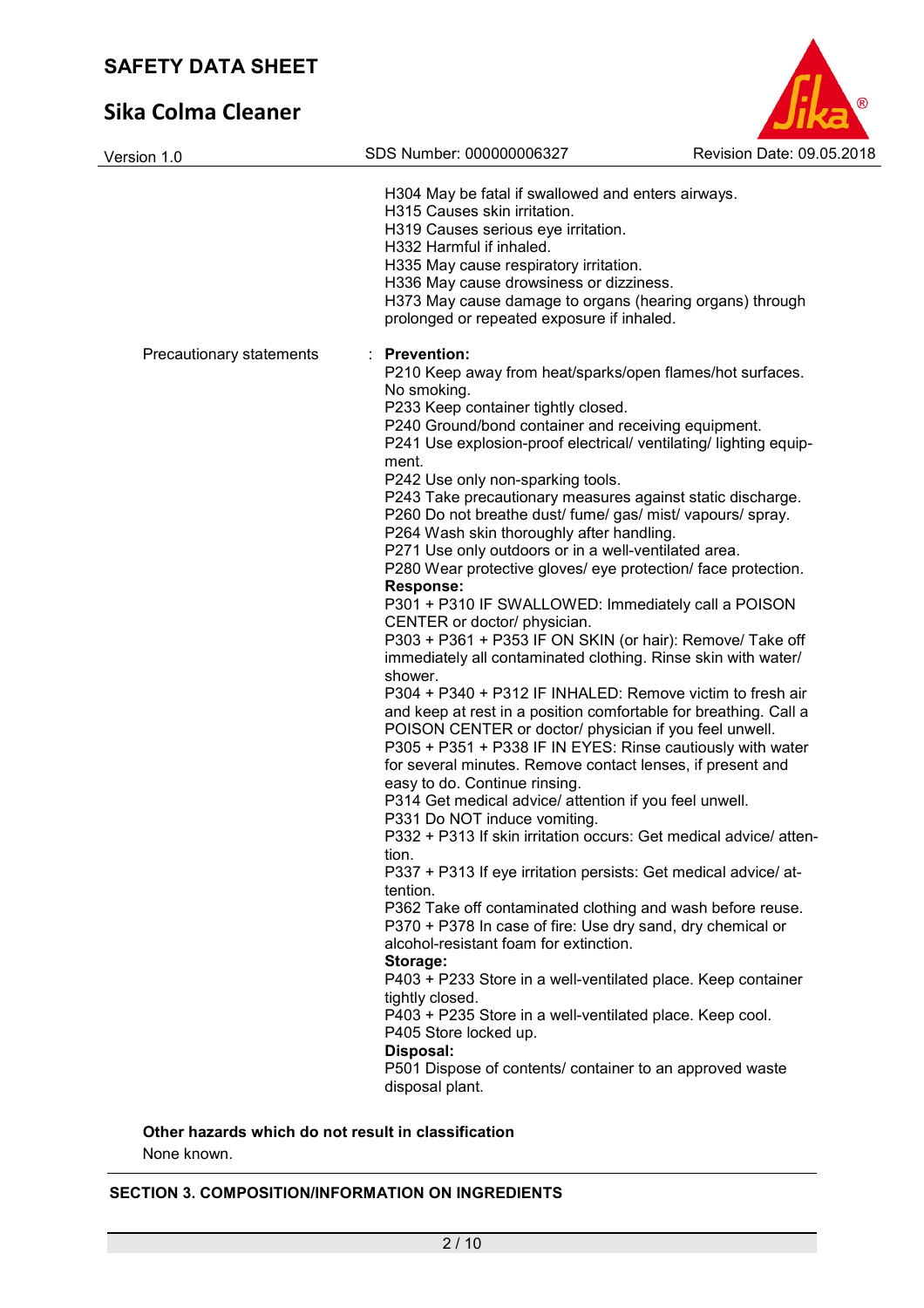# **Sika Colma Cleaner**



Substance / Mixture : Mixture

#### **Hazardous components**

| l Chemical name | CAS-No.   | Concentration (%) |
|-----------------|-----------|-------------------|
| xvlene          | 1330-20-7 | $>= 60 - 5 = 100$ |
| l ethvlbenzene. | 100-41-4  | $>= 10 - 530$     |
| propan-2-ol     | 67-63-0   | $>= 20 - 530$     |

#### **SECTION 4. FIRST AID MEASURES**

| General advice                                                    |   | Move out of dangerous area.<br>Consult a physician.<br>Show this safety data sheet to the doctor in attendance.                                                                                                                                                                                                                                                                                                                                                                                                                                                                                                                                |
|-------------------------------------------------------------------|---|------------------------------------------------------------------------------------------------------------------------------------------------------------------------------------------------------------------------------------------------------------------------------------------------------------------------------------------------------------------------------------------------------------------------------------------------------------------------------------------------------------------------------------------------------------------------------------------------------------------------------------------------|
| If inhaled                                                        |   | Move to fresh air.<br>Consult a physician after significant exposure.                                                                                                                                                                                                                                                                                                                                                                                                                                                                                                                                                                          |
| In case of skin contact                                           | ÷ | Take off contaminated clothing and shoes immediately.<br>Wash off with soap and plenty of water.<br>If symptoms persist, call a physician.                                                                                                                                                                                                                                                                                                                                                                                                                                                                                                     |
| In case of eye contact                                            |   | : Immediately flush eye(s) with plenty of water.<br>Remove contact lenses.<br>Keep eye wide open while rinsing.<br>If eye irritation persists, consult a specialist.                                                                                                                                                                                                                                                                                                                                                                                                                                                                           |
| If swallowed                                                      |   | Clean mouth with water and drink afterwards plenty of water.<br>Do NOT induce vomiting.<br>Do not give milk or alcoholic beverages.<br>Never give anything by mouth to an unconscious person.<br>Take victim immediately to hospital.                                                                                                                                                                                                                                                                                                                                                                                                          |
| Most important symptoms<br>and effects, both acute and<br>delayed |   | : Risk of serious damage to the lungs (by aspiration).<br>irritant effects<br>Aspiration may cause pulmonary oedema and pneumonitis.<br>Cough<br>Respiratory disorder<br>Excessive lachrymation<br>Headache<br>Dermatitis<br>Loss of balance<br>Vertigo<br>See Section 11 for more detailed information on health effects<br>and symptoms.<br>May be fatal if swallowed and enters airways.<br>Causes skin irritation.<br>Causes serious eye irritation.<br>Harmful if inhaled.<br>May cause respiratory irritation.<br>May cause drowsiness or dizziness.<br>May cause damage to organs through prolonged or repeated<br>exposure if inhaled. |
| Notes to physician                                                |   | Treat symptomatically.                                                                                                                                                                                                                                                                                                                                                                                                                                                                                                                                                                                                                         |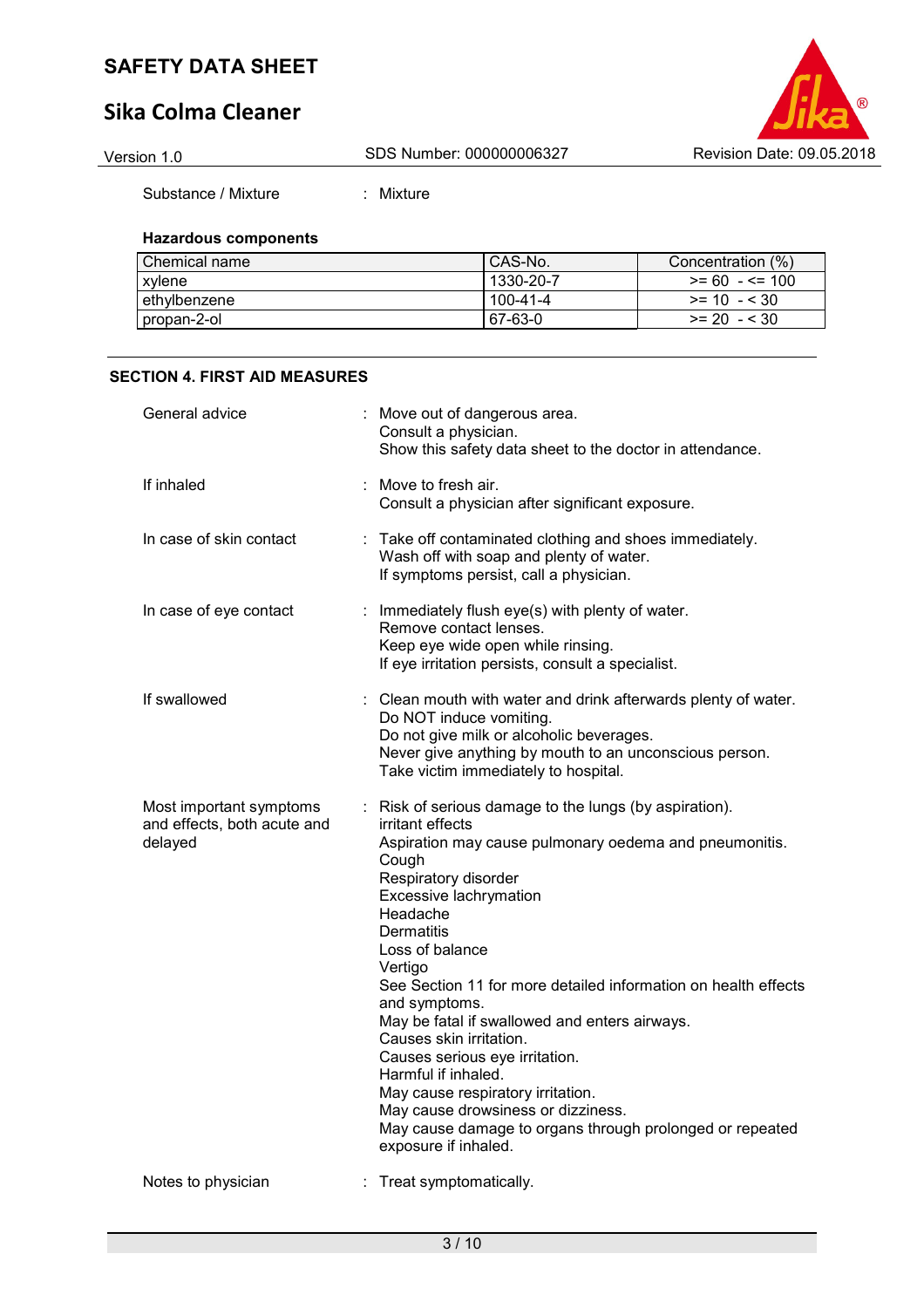# **Sika Colma Cleaner**

### **SECTION 5. FIREFIGHTING MEASURES**

| Suitable extinguishing media                     | : Alcohol-resistant foam<br>Carbon dioxide (CO2)<br>Dry chemical |
|--------------------------------------------------|------------------------------------------------------------------|
| Unsuitable extinguishing<br>media                | : Water                                                          |
| Hazardous combustion prod-<br>ucts               | : No hazardous combustion products are known                     |
| Specific extinguishing meth-<br>ods              | : Use water spray to cool unopened containers.                   |
| Special protective equipment<br>for firefighters | : In the event of fire, wear self-contained breathing apparatus. |

## **SECTION 6. ACCIDENTAL RELEASE MEASURES**

| Personal precautions, protec-<br>tive equipment and emer-<br>gency procedures | : Use personal protective equipment.<br>Remove all sources of ignition.<br>Deny access to unprotected persons.                                                                                                                                 |
|-------------------------------------------------------------------------------|------------------------------------------------------------------------------------------------------------------------------------------------------------------------------------------------------------------------------------------------|
| Environmental precautions                                                     | : Prevent product from entering drains.<br>If the product contaminates rivers and lakes or drains inform<br>respective authorities.                                                                                                            |
| Methods and materials for<br>containment and cleaning up                      | : Contain spillage, and then collect with non-combustible ab-<br>sorbent material, (e.g. sand, earth, diatomaceous earth, ver-<br>miculite) and place in container for disposal according to local<br>/ national regulations (see section 13). |

#### **SECTION 7. HANDLING AND STORAGE**

| Advice on protection against<br>fire and explosion | : Use explosion-proof equipment. Keep away from<br>heat/sparks/open flames/hot surfaces. No smoking. Take pre-<br>cautionary measures against electrostatic discharges.                                                                                                                                                                                                                                                                                                                                                                                                                                                                                             |
|----------------------------------------------------|---------------------------------------------------------------------------------------------------------------------------------------------------------------------------------------------------------------------------------------------------------------------------------------------------------------------------------------------------------------------------------------------------------------------------------------------------------------------------------------------------------------------------------------------------------------------------------------------------------------------------------------------------------------------|
| Advice on safe handling                            | : Do not breathe vapours or spray mist.<br>Avoid exceeding the given occupational exposure limits (see<br>section 8).<br>Do not get in eyes, on skin, or on clothing.<br>For personal protection see section 8.<br>Smoking, eating and drinking should be prohibited in the ap-<br>plication area.<br>Take precautionary measures against static discharge.<br>Provide sufficient air exchange and/or exhaust in work rooms.<br>Open drum carefully as content may be under pressure.<br>Take necessary action to avoid static electricity discharge<br>(which might cause ignition of organic vapours).<br>Follow standard hygiene measures when handling chemical |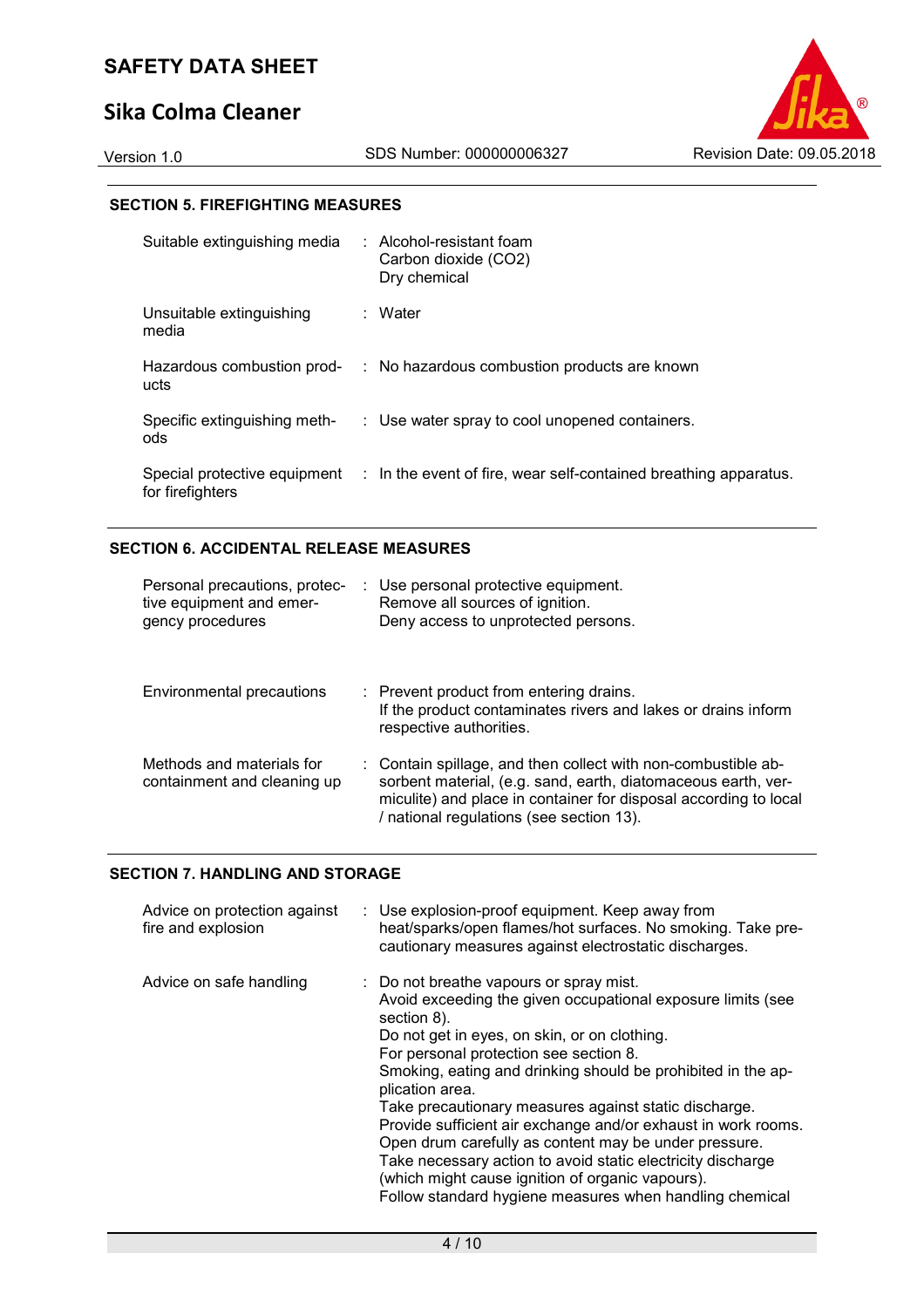# **Sika Colma Cleaner**

| SAFEIT DATA SHEEI           |                                                                                                                                                                                                                                                                           |                           |
|-----------------------------|---------------------------------------------------------------------------------------------------------------------------------------------------------------------------------------------------------------------------------------------------------------------------|---------------------------|
| Sika Colma Cleaner          |                                                                                                                                                                                                                                                                           |                           |
| Version 1.0                 | SDS Number: 000000006327                                                                                                                                                                                                                                                  | Revision Date: 09.05.2018 |
|                             | products                                                                                                                                                                                                                                                                  |                           |
| Hygiene measures            | $\therefore$ Handle in accordance with good industrial hygiene and safety<br>practice.<br>When using do not eat or drink.<br>When using do not smoke.<br>Wash hands before breaks and at the end of workday.                                                              |                           |
| Conditions for safe storage | : Store in original container.<br>Store in cool place.<br>Keep in a well-ventilated place.<br>Containers which are opened must be carefully resealed and<br>kept upright to prevent leakage.<br>Observe label precautions.<br>Store in accordance with local regulations. |                           |

## **SECTION 8. EXPOSURE CONTROLS/PERSONAL PROTECTION**

| Components   | CAS-No.        | Value type<br>(Form of<br>exposure) | Control parame-<br>ters / Permissible<br>concentration | <b>Basis</b> |
|--------------|----------------|-------------------------------------|--------------------------------------------------------|--------------|
| xylene       | 1330-20-7      | <b>STEL</b>                         | $150$ ppm<br>655 mg/m3                                 | AU OEL       |
|              |                | <b>TWA</b>                          | 80 ppm<br>350 mg/m3                                    | AU OEL       |
| ethylbenzene | $100 - 41 - 4$ | <b>TWA</b>                          | $100$ ppm<br>434 mg/m3                                 | AU OEL       |
|              |                | <b>STEL</b>                         | $125$ ppm<br>543 mg/m3                                 | AU OEL       |
| propan-2-ol  | 67-63-0        | <b>TWA</b>                          | 400 ppm<br>983 mg/m3                                   | AU OEL       |
|              |                | <b>STEL</b>                         | 500 ppm<br>1,230 mg/m3                                 | AU OEL       |

## **Components with workplace control parameters**

### **Personal protective equipment**

| Respiratory protection   | : Use respiratory protection unless adequate local exhaust<br>ventilation is provided or exposure assessment demonstrates<br>that exposures are within recommended exposure guidelines.<br>The filter class for the respirator must be suitable for the max-<br>imum expected contaminant concentration<br>(gas/vapour/aerosol/particulates) that may arise when han-<br>dling the product. If this concentration is exceeded, self-<br>contained breathing apparatus must be used. |
|--------------------------|-------------------------------------------------------------------------------------------------------------------------------------------------------------------------------------------------------------------------------------------------------------------------------------------------------------------------------------------------------------------------------------------------------------------------------------------------------------------------------------|
| Hand protection          | : Chemical-resistant, impervious gloves complying with an ap-<br>proved standard should be worn at all times when handling<br>chemical products if a risk assessment indicates this is nec-<br>essary.3                                                                                                                                                                                                                                                                             |
| Eye protection           | : Safety eyewear complying with an approved standard should<br>be used when a risk assessment indicates this is necessary.                                                                                                                                                                                                                                                                                                                                                          |
| Skin and body protection | : Choose body protection in relation to its type, to the concen-                                                                                                                                                                                                                                                                                                                                                                                                                    |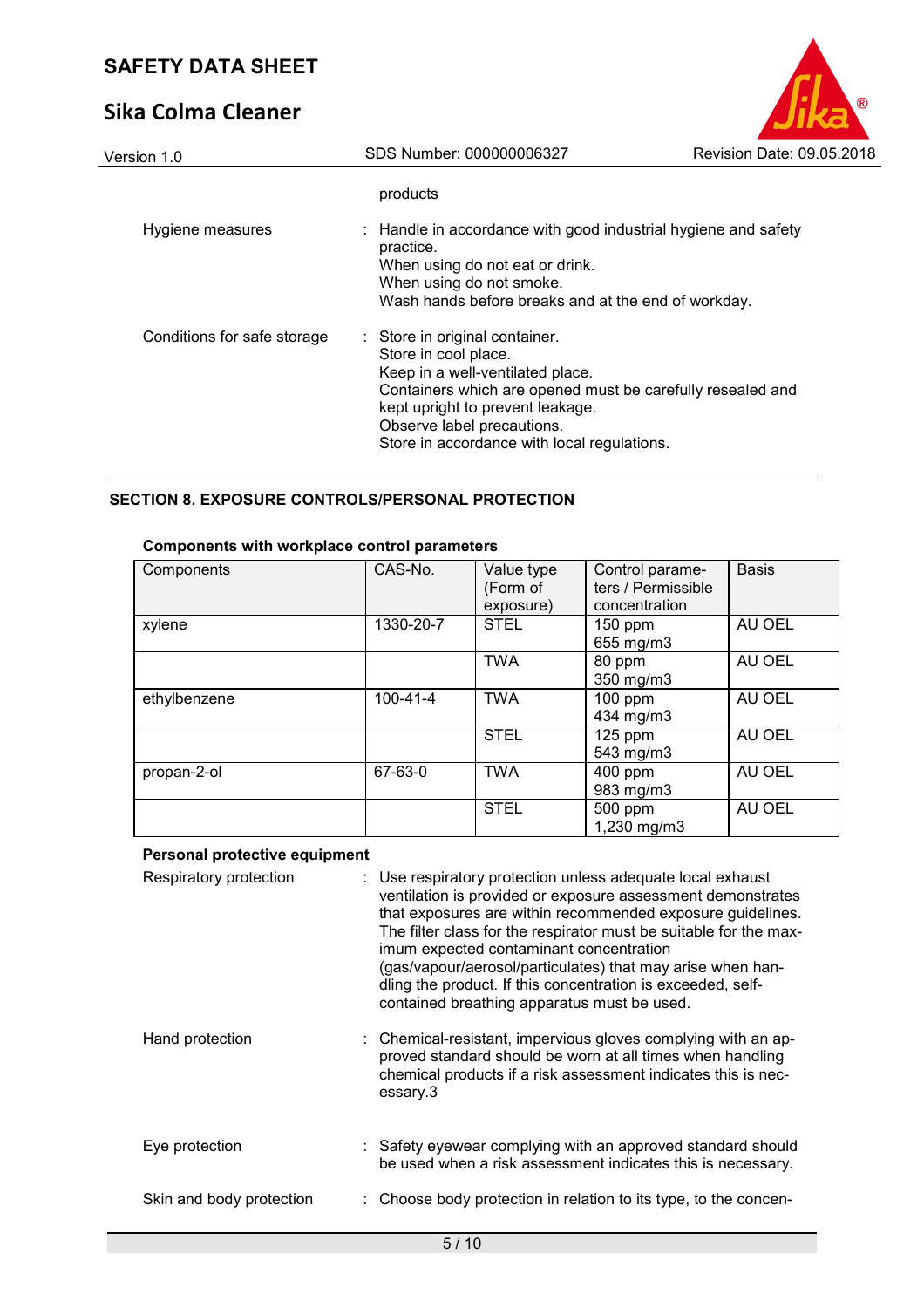# **Sika Colma Cleaner**



 tration and amount of dangerous substances, and to the specific work-place.

#### **SECTION 9. PHYSICAL AND CHEMICAL PROPERTIES**

| Appearance                                 |    | liquid                                    |
|--------------------------------------------|----|-------------------------------------------|
| Colour                                     |    | colourless                                |
| Odour                                      |    | aromatic                                  |
| <b>Odour Threshold</b>                     |    | No data available                         |
| рH                                         |    | No data available                         |
| Melting point/range / Freezing<br>point    |    | : No data available                       |
| Boiling point/boiling range                |    | No data available                         |
| Flash point                                |    | : ca. 14 °C (57 °F)<br>Method: closed cup |
| Evaporation rate                           |    | No data available                         |
| Flammability                               |    | No data available                         |
| Upper explosion limit                      |    | : $7\%$ (V)                               |
|                                            |    |                                           |
| Lower explosion limit                      | t. | 1 %(V)                                    |
| Vapour pressure                            |    | 42.9963 hPa (32.250 mmHg)                 |
| Relative vapour density                    |    | No data available                         |
| Density                                    |    | ca. 0.85 g/cm3 (20 °C (68 °F) ())         |
|                                            |    |                                           |
| Solubility(ies)<br>Water solubility        |    | No data available                         |
| Solubility in other solvents               | ÷. | No data available                         |
| Partition coefficient: n-<br>octanol/water |    | No data available                         |
| Auto-ignition temperature                  |    | : ca.<br>463 °C (865 °F)                  |
| Decomposition temperature                  | t. | No data available                         |
| Viscosity<br>Viscosity, dynamic            |    | : ca. 1 mPa.s (20 °C)                     |
| Viscosity, kinematic                       |    | $< 6.9$ mm2/s (40 °C)                     |
|                                            |    |                                           |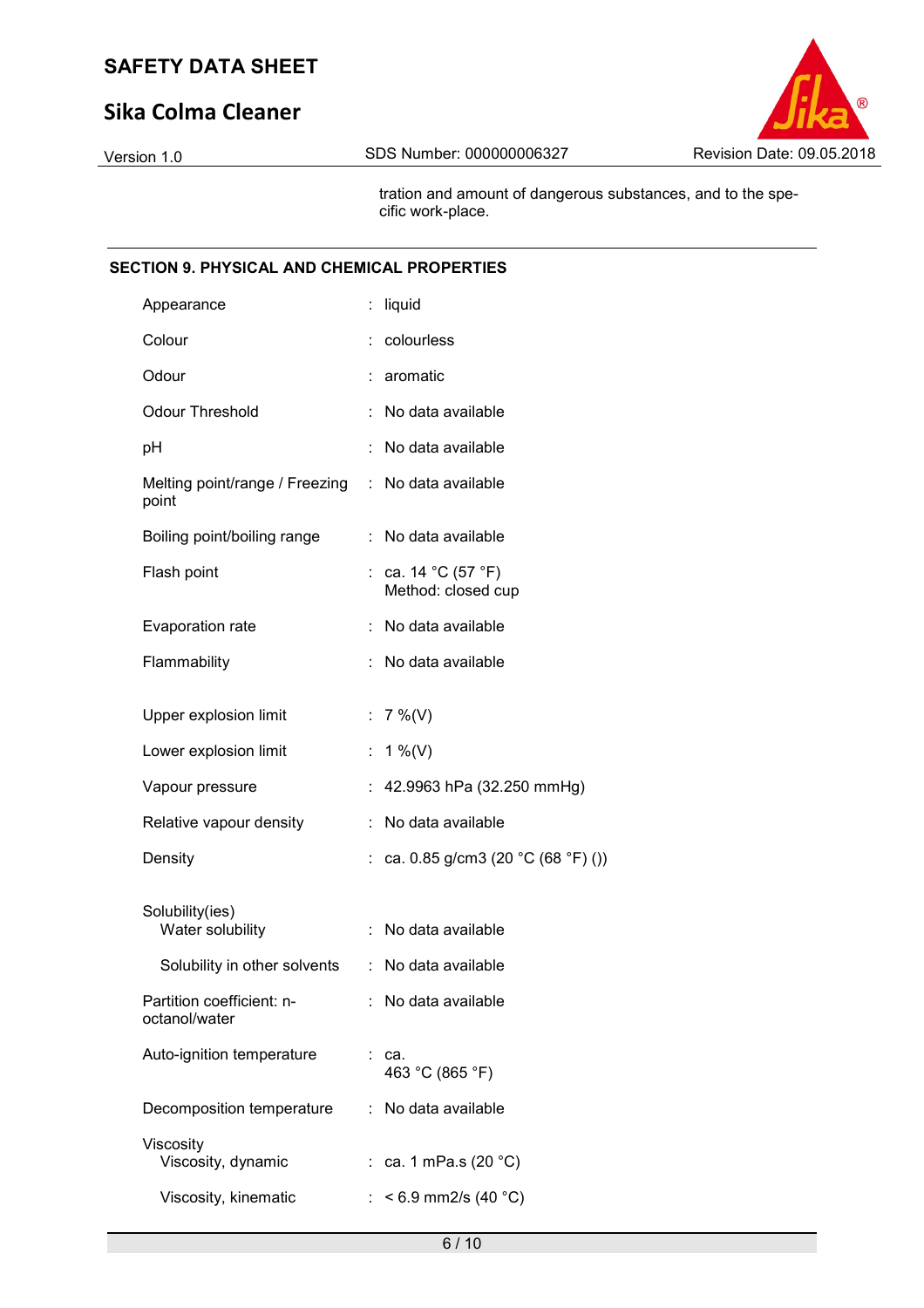# **Sika Colma Cleaner**

| JINU CUIIIIU CILUIILI       |                                | <b>PIING</b>              |
|-----------------------------|--------------------------------|---------------------------|
| Version 1.0                 | SDS Number: 000000006327       | Revision Date: 09.05.2018 |
|                             |                                |                           |
| <b>Explosive properties</b> | $\therefore$ No data available |                           |
| Molecular weight            | : No data available            |                           |
| VOC-EU (solvent)            | : 850 g/l                      |                           |

 $\circledR$ 

### **SECTION 10. STABILITY AND REACTIVITY**

| Reactivity                                          |  | : No dangerous reaction known under conditions of normal use.                                  |
|-----------------------------------------------------|--|------------------------------------------------------------------------------------------------|
| Chemical stability                                  |  | : The product is chemically stable.                                                            |
| Possibility of hazardous reac-<br>tions             |  | : Stable under recommended storage conditions.<br>Vapours may form explosive mixture with air. |
| Conditions to avoid                                 |  | : Heat, flames and sparks.                                                                     |
| Incompatible materials                              |  | $\therefore$ No data available                                                                 |
| No decomposition if stored and applied as directed. |  |                                                                                                |

## **SECTION 11. TOXICOLOGICAL INFORMATION**

| <b>Acute toxicity</b>                                              |    |                                     |  |
|--------------------------------------------------------------------|----|-------------------------------------|--|
| Harmful if inhaled.                                                |    |                                     |  |
| Components:                                                        |    |                                     |  |
| xylene:                                                            |    |                                     |  |
| Acute oral toxicity                                                |    | : LD50 Oral (Rat): 3,523 mg/kg      |  |
| Acute dermal toxicity                                              |    | LD50 Dermal (Rabbit): 1,700 mg/kg   |  |
| ethylbenzene:                                                      |    |                                     |  |
| Acute oral toxicity                                                |    | : LD50 Oral (Rat): 3,500 mg/kg      |  |
| Acute dermal toxicity                                              |    | : LD50 Dermal (Rabbit): 5,510 mg/kg |  |
| propan-2-ol:                                                       |    |                                     |  |
| Acute oral toxicity                                                | ÷. | LD50 Oral (Rat): < 5,000 mg/kg      |  |
| Acute inhalation toxicity                                          |    | : LC50 (Rat): $> 20$ mg/l           |  |
|                                                                    |    | Exposure time: 4 h                  |  |
|                                                                    |    | Test atmosphere: vapour             |  |
| Acute dermal toxicity                                              |    | LD50 Dermal (Rabbit): > 5,000 mg/kg |  |
| <b>Skin corrosion/irritation</b>                                   |    |                                     |  |
| Causes skin irritation.                                            |    |                                     |  |
| Serious eye damage/eye irritation                                  |    |                                     |  |
| Causes serious eye irritation.                                     |    |                                     |  |
| <b>Respiratory or skin sensitisation</b>                           |    |                                     |  |
| Skin sensitisation: Not classified based on available information. |    |                                     |  |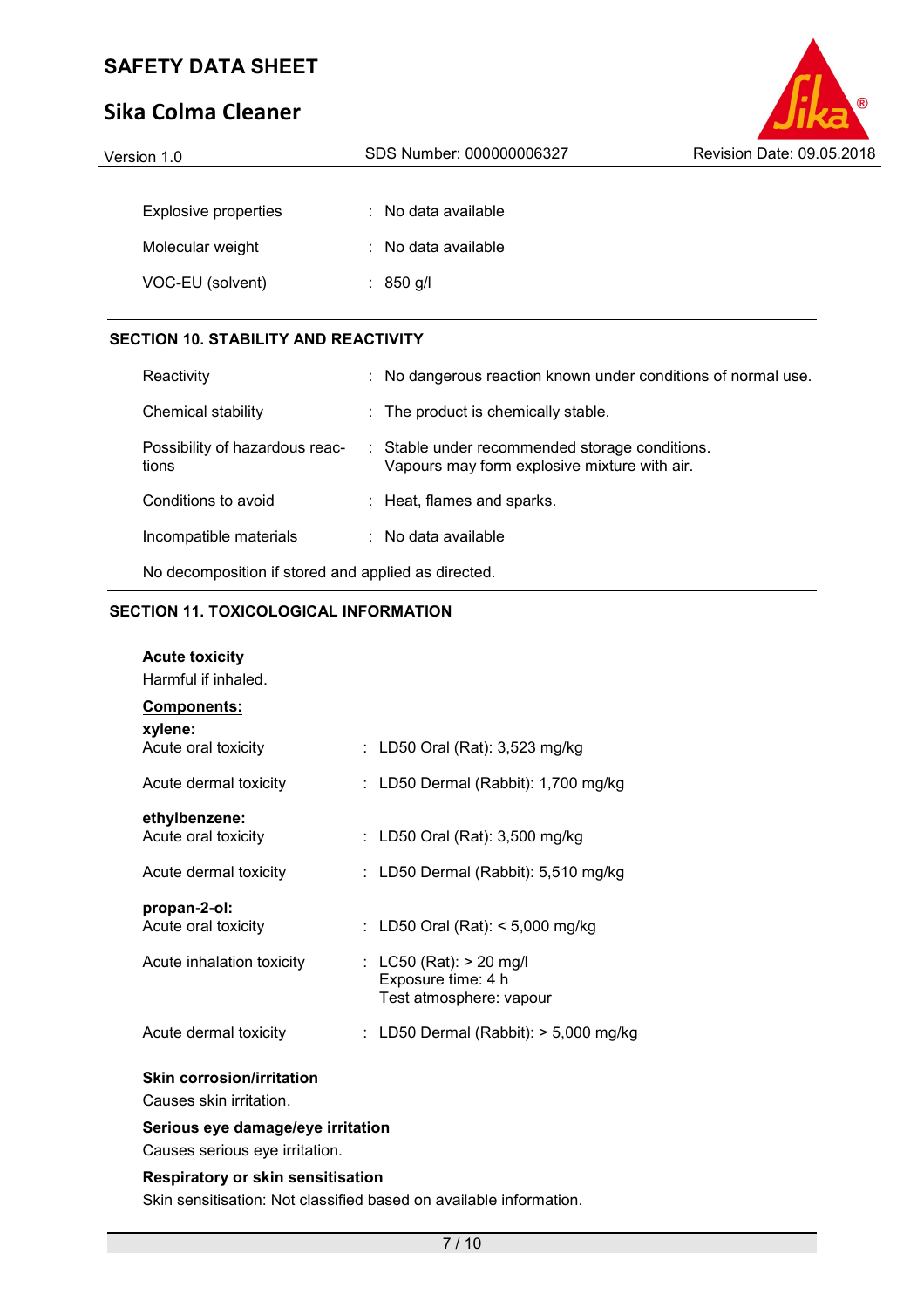# **Sika Colma Cleaner**



Respiratory sensitisation: Not classified based on available information.

#### **Chronic toxicity**

#### **Germ cell mutagenicity**

Not classified based on available information.

#### **Carcinogenicity**

Not classified based on available information.

#### **Reproductive toxicity**

Not classified based on available information.

#### **STOT - single exposure**

May cause respiratory irritation. May cause drowsiness or dizziness.

#### **STOT - repeated exposure**

May cause damage to organs (hearing organs) through prolonged or repeated exposure if inhaled.

#### **Aspiration toxicity**

May be fatal if swallowed and enters airways.

#### **SECTION 12. ECOLOGICAL INFORMATION**

#### **Ecotoxicity**

#### **Components:**

**xylene:** 

Toxicity to fish : LC50 (Oncorhynchus mykiss (rainbow trout)): 3.3 mg/l Exposure time: 96 h

#### **Persistence and degradability**

No data available

#### **Bioaccumulative potential**

No data available

## **Mobility in soil**

No data available

**Disposal methods**

#### **Other adverse effects**

#### **Product:**

Additional ecological information : There is no data available for this product.

### **SECTION 13. DISPOSAL CONSIDERATIONS**

| <b>PISPUSAI IIIGUIUUS</b> |                                                                                                                                                                            |
|---------------------------|----------------------------------------------------------------------------------------------------------------------------------------------------------------------------|
| Waste from residues       | : The product should not be allowed to enter drains, water<br>courses or the soil.<br>Do not contaminate ponds, waterways or ditches with chemi-<br>cal or used container. |
|                           |                                                                                                                                                                            |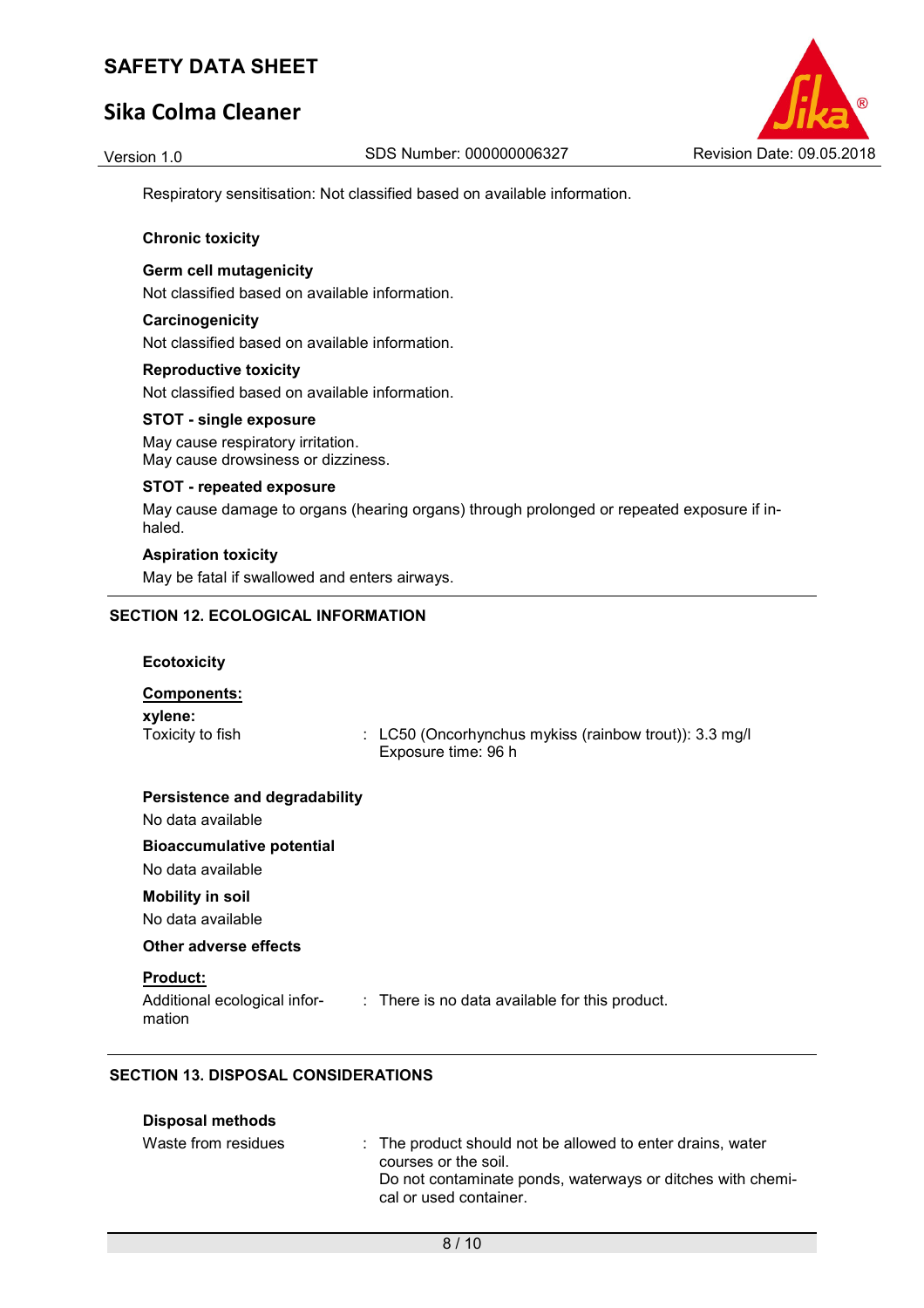# **Sika Colma Cleaner**

| Version 1.0            | SDS Number: 000000006327                                                                                                                                   | Revision Date: 09.05.2018 |
|------------------------|------------------------------------------------------------------------------------------------------------------------------------------------------------|---------------------------|
|                        | Send to a licensed waste management company.                                                                                                               |                           |
| Contaminated packaging | : Empty remaining contents.<br>Dispose of as unused product.<br>Do not re-use empty containers.<br>Do not burn, or use a cutting torch on, the empty drum. |                           |

 $\circ$ 

### **SECTION 14. TRANSPORT INFORMATION**

#### **International Regulations**

| <b>IATA-DGR</b>                               |    |                                                     |
|-----------------------------------------------|----|-----------------------------------------------------|
| UN/ID No.                                     |    | $:$ UN 1993                                         |
| Proper shipping name                          |    | : Flammable liquid, n.o.s.<br>(propan-2-ol, xylene) |
| Class                                         |    | 3                                                   |
| Packing group                                 |    | : II                                                |
| Labels                                        |    | : 3                                                 |
| Packing instruction (cargo<br>aircraft)       |    | 364                                                 |
| Packing instruction (passen-<br>ger aircraft) | ÷. | 353                                                 |
| <b>IMDG-Code</b>                              |    |                                                     |
| UN number                                     |    | : UN 1993                                           |
| Proper shipping name                          |    | : FLAMMABLE LIQUID, N.O.S.<br>(propan-2-ol, xylene) |
| Class                                         |    | : 3                                                 |
| Packing group                                 |    | : II                                                |
| Labels                                        |    | : 3                                                 |
| EmS Code                                      |    | : F-E, S-E                                          |
| Marine pollutant                              |    | no                                                  |

### **Transport in bulk according to Annex II of MARPOL 73/78 and the IBC Code**

Not applicable for product as supplied.

### **National Regulations**

| <b>ADG</b>           |                                                     |
|----------------------|-----------------------------------------------------|
| UN number            | : UN 1993                                           |
| Proper shipping name | : FLAMMABLE LIQUID, N.O.S.<br>(propan-2-ol, xylene) |
| Class                | $\therefore$ 3                                      |
| Packing group        | : II                                                |
| Labels               | : 3                                                 |
| Hazchem Code         | $: \neg 3$ YE                                       |

### **SECTION 15. REGULATORY INFORMATION**

### **Safety, health and environmental regulations/legislation specific for the substance or mixture**

Standard for the Uniform Scheduling of Medicines and Poisons : Schedule 6